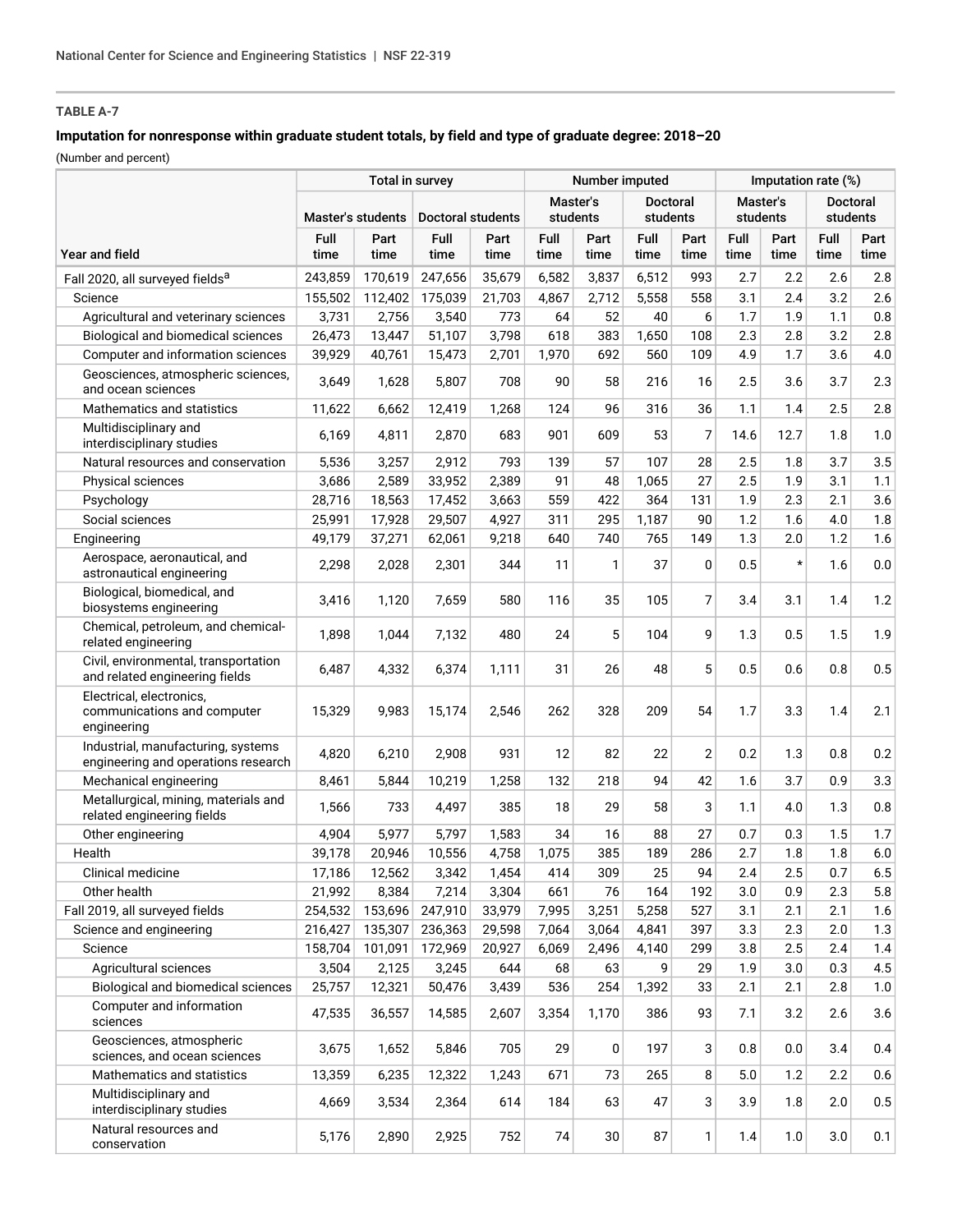# **TABLE A-7**

## **Imputation for nonresponse within graduate student totals, by field and type of graduate degree: 2018–20**

(Number and percent)

|                                                            |                   | Number imputed |                   |              |              | Imputation rate (%) |                 |                |              |              |                 |              |
|------------------------------------------------------------|-------------------|----------------|-------------------|--------------|--------------|---------------------|-----------------|----------------|--------------|--------------|-----------------|--------------|
|                                                            |                   |                |                   |              | Master's     |                     | <b>Doctoral</b> |                | Master's     |              | <b>Doctoral</b> |              |
|                                                            | Master's students |                | Doctoral students |              | students     |                     | students        |                | students     |              | students        |              |
| <b>Year and field</b>                                      | Full<br>time      | Part<br>time   | Full<br>time      | Part<br>time | Full<br>time | Part<br>time        | Full<br>time    | Part<br>time   | Full<br>time | Part<br>time | Full<br>time    | Part<br>time |
| Physical sciences                                          | 3.878             | 2,483          | 34,284            | 2,222        | 113          | 27                  | 843             | 30             | 2.9          | 1.1          | 2.5             | 1.4          |
| Psychology                                                 | 24,547            | 16,291         | 16,546            | 3,685        | 743          | 459                 | 191             | 50             | 3.0          | 2.8          | 1.2             | 1.4          |
| Social sciences                                            | 26,604            | 17,003         | 30,376            | 5,016        | 297          | 357                 | 723             | 49             | 1.1          | 2.1          | 2.4             | 1.0          |
| Engineering                                                | 57,723            | 34,216         | 63,394            | 8,671        | 995          | 568                 | 701             | 98             | 1.7          | 1.7          | 1.1             | 1.1          |
| Aerospace, aeronautical, and<br>astronautical engineering  | 2,197             | 1,504          | 2,238             | 316          | 13           | 1                   | 37              | 0              | 0.6          | 0.1          | 1.7             | 0.0          |
| Agricultural engineering                                   | 393               | 101            | 561               | 101          | 0            | 0                   | 0               | 0              | 0.0          | 0.0          | 0.0             | $0.0\,$      |
| Bioengineering and biomedical<br>engineering               | 3,353             | 982            | 7,100             | 615          | 149          | 25                  | 157             | 3              | 4.4          | 2.5          | 2.2             | 0.5          |
| Biological and biosystems<br>engineering                   | 64                | 25             | 167               | 52           | 0            | 0                   | 0               | $\mathbf 0$    | 0.0          | 0.0          | 0.0             | $0.0\,$      |
| Chemical engineering                                       | 1,888             | 744            | 6,677             | 380          | 1            | 2                   | 67              | 3              | 0.1          | 0.3          | 1.0             | 0.8          |
| Civil engineering                                          | 7,576             | 4,297          | 6,726             | 1,026        | 10           | 4                   | 28              | 0              | 0.1          | 0.1          | 0.4             | 0.0          |
| Electrical, electronics, and<br>communications engineering | 19,138            | 9,039          | 16,288            | 2,289        | 653          | 253                 | 206             | 68             | 3.4          | 2.8          | 1.3             | 3.0          |
| Engineering mechanics, physics,<br>and science             | 563               | 289            | 1,320             | 127          | 0            | $\Omega$            | 0               | 0              | 0.0          | 0.0          | 0.0             | $0.0\,$      |
| Industrial and manufacturing<br>engineering                | 6,247             | 5,665          | 2,939             | 823          | 16           | 78                  | 22              | $\overline{2}$ | 0.3          | 1.4          | 0.7             | 0.2          |
| Mechanical engineering                                     | 9,394             | 5,467          | 9,951             | 1,296        | 103          | 170                 | 83              | $\overline{7}$ | 1.1          | 3.1          | 0.8             | 0.5          |
| Metallurgical and materials<br>engineering                 | 1,409             | 565            | 4,243             | 373          | 5            | 4                   | 50              | $\mathbf 0$    | 0.4          | 0.7          | 1.2             | $0.0\,$      |
| Mining engineering                                         | 202               | 90             | 159               | 42           | 0            | 0                   | 0               | 0              | 0.0          | 0.0          | 0.0             | 0.0          |
| Nanotechnology                                             | 38                | 11             | 141               | 5            | 0            | 0                   | 0               | 0              | 0.0          | 0.0          | 0.0             | 0.0          |
| Nuclear engineering                                        | 307               | 111            | 879               | 152          | 3            | 0                   | 25              | 0              | 1.0          | 0.0          | 2.8             | $0.0\,$      |
| Petroleum engineering                                      | 441               | 201            | 543               | 64           | 0            | $\mathbf 0$         | 0               | 0              | 0.0          | 0.0          | 0.0             | $0.0\,$      |
| Engineering nec                                            | 4,513             | 5,125          | 3,462             | 1,010        | 42           | 31                  | 26              | 15             | 0.9          | 0.6          | 0.8             | 1.5          |
| Health                                                     | 38,105            | 18,389         | 11,547            | 4,381        | 931          | 187                 | 417             | 130            | 2.4          | 1.0          | 3.6             | 3.0          |
| Clinical medicine                                          | 15,638            | 10,613         | 3,286             | 1,285        | 270          | 127                 | 34              | 1              | 1.7          | 1.2          | 1.0             | 0.1          |
| Other health                                               | 22,467            | 7,776          | 8,261             | 3,096        | 661          | 60                  | 383             | 129            | 2.9          | 0.8          | 4.6             | 4.2          |
| Fall 2018, all surveyed fields                             | 248,552           | 142,659        | 242,897           | 34,199       | 4,090        | 1,553               | 2,603           | 135            | 1.6          | 1.1          | 1.1             | 0.4          |
| Science and engineering                                    | 210,287           | 124,104        | 231,297           | 29,868       | 3,579        | 1,285               | 2,562           | 125            | 1.7          | 1.0          | 1.1             | 0.4          |
| Science                                                    | 151,059           | 90,268         | 170,004           | 20,924       | 3,212        | 1,026               | 1,897           | 107            | 2.1          | 1.1          | 1.1             | 0.5          |
| Agricultural sciences                                      | 3,626             | 2,032          | 3,273             | 607          | 0            | 0                   | 0               | 0              | 0.0          | 0.0          | 0.0             | 0.0          |
| Biological and biomedical sciences                         | 24,759            | 10,547         | 49,254            | 3,373        | 222          | 102                 | 306             | 39             | 0.9          | 1.0          | 0.6             | 1.2          |
| Computer and information<br>sciences                       | 44,193            | 33,158         | 13,596            | 2,531        | 1,660        | 313                 | 257             | 8              | 3.8          | 0.9          | 1.9             | 0.3          |
| Geosciences, atmospheric<br>sciences, and ocean sciences   | 3,820             | 1,809          | 5,950             | 754          | 13           | 6                   | 56              | 0              | 0.3          | 0.3          | 0.9             | 0.0          |
| Mathematics and statistics                                 | 12,707            | 5,366          | 12,248            | 1,140        | 676          | 98                  | 146             | 24             | 5.3          | 1.8          | 1.2             | 2.1          |
| Multidisciplinary and<br>interdisciplinary studies         | 4,268             | 3,146          | 2,388             | 536          | 123          | 159                 | 284             | 3              | 2.9          | 5.1          | 11.9            | 0.6          |
| Natural resources and<br>conservation                      | 5,072             | 2,619          | 2,962             | 754          | 0            | 0                   | 0               | 0              | 0.0          | 0.0          | 0.0             | 0.0          |
| Physical sciences                                          | 3,915             | 2,160          | 33,756            | 2,244        | 76           | 45                  | 368             | 2              | 1.9          | 2.1          | 1.1             | 0.1          |
| Psychology                                                 | 21,987            | 13,417         | 16,538            | 3,765        | 332          | 233                 | 108             | 15             | 1.5          | 1.7          | 0.7             | 0.4          |
| Social sciences                                            | 26,712            | 16,014         | 30,039            | 5,220        | 110          | 70                  | 372             | 16             | 0.4          | 0.4          | 1.2             | 0.3          |
| Engineering                                                | 59,228            | 33,836         | 61,293            | 8,944        | 367          | 259                 | 665             | 18             | 0.6          | 0.8          | 1.1             | 0.2          |